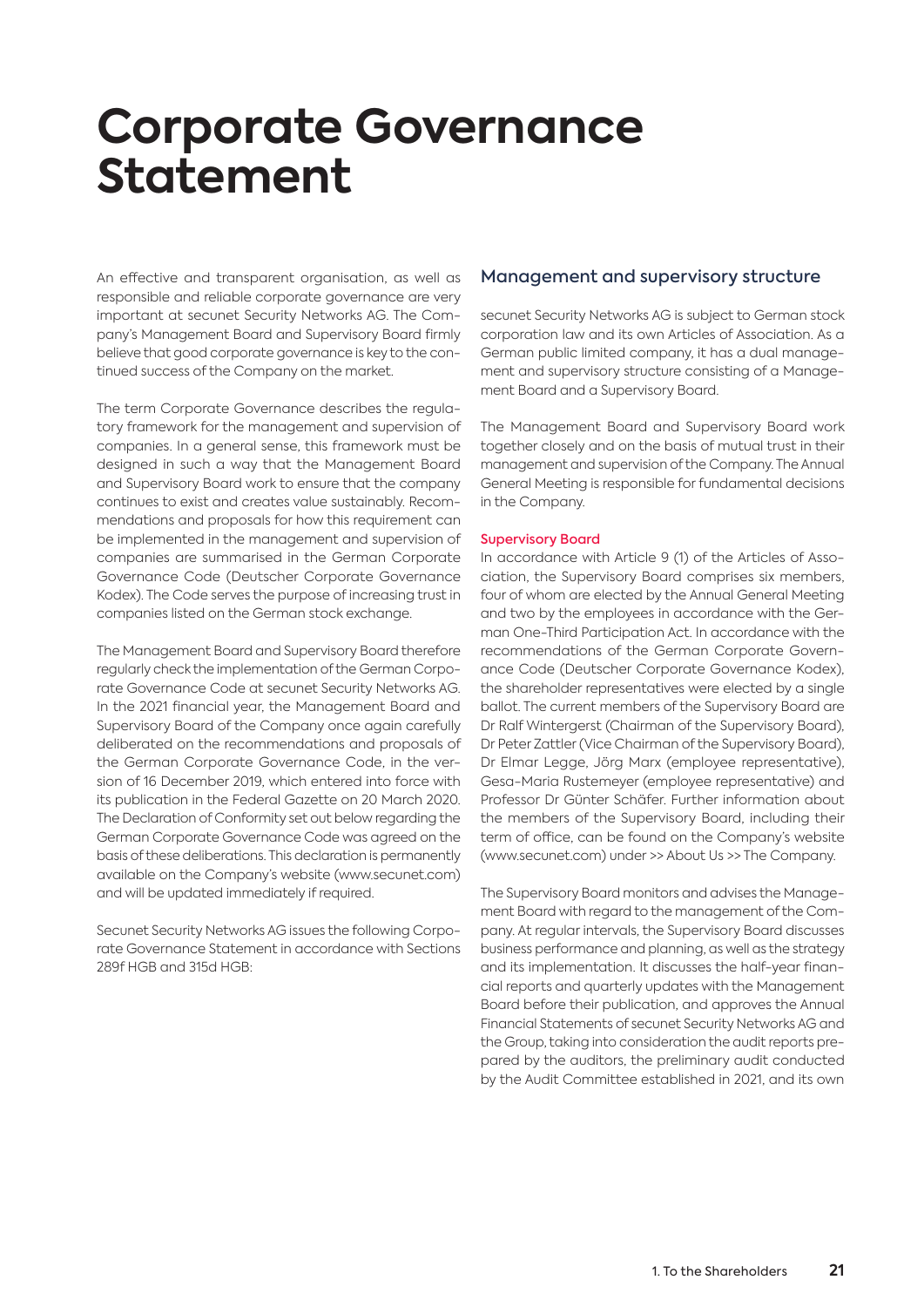examination. The Supervisory Board – or since 1 July 2021 the Audit Committee – monitors the accounting process, the effectiveness of the internal control system, risk management and internal audit, as well as the auditing of the financial statements. The tasks and responsibilities of the Supervisory Board also include appointing members to the Management Board. The Supervisory Board decides on the remuneration system for members of the Management Board and sets the specific remuneration in accordance with the system. It sets the targets for the variable remuneration components and regularly reviews the appropriateness of the Management Board remuneration. Management Board decisions of fundamental importance, such as major acquisitions, disposals and financial measures, require the consent of the Supervisory Board. An extraordinary meeting of the Supervisory Board is convened as and when necessary should significant events arise. The Supervisory Board has drawn up rules of procedure for its work, which are published on the Company's website (www.secunet.com).

The Chair of the Supervisory Board is elected by the Supervisory Board from among its members. The Chair coordinates the work carried out within the Supervisory Board, chairs its meetings and represents its interests externally. The Supervisory Board strives to continually improve the effectiveness and efficiency of its activities. The efficiency review or self-assessment of the Supervisory Board is carried out at the start of each financial year. For the purposes of self-assessment, each member of the Supervisory Board answers a structured questionnaire on the individual effectiveness criteria. The results, including any possible proposals for improvement, are discussed at the first meeting of the financial year, at which the annual financial statements are adopted.

The knowledge, skills and professional experience required to fulfil the remit are taken into account when drawing up the nominations for election to the Supervisory Board. The Supervisory Board of secunet Security Networks AG has also specified concrete targets for its composition, with due consideration given to diversity. At least one seat on the Supervisory Board is reserved for a female member. One or more Supervisory Board members should also have many years of special experience abroad, acquired as a result of working abroad or due to a foreign country of origin. Furthermore, an age limit of 70 years is planned for members of the Supervisory Board.

The Supervisory Board has also drawn up a profile of skills for the board as a whole. The purpose of the skills profile is to ensure that the members of the Supervisory Board possess all the knowledge and experience considered essential in light of the activities of secunet Group.

Nominations by the Supervisory Board to the Annual General Meeting shall take into account the aforementioned targets for the composition of the Supervisory Board and, at the same time, endeavour to meet the requirements of the skills profile for the board as a whole. In the reporting period, the Supervisory Board did not submit any proposals to the Annual General Meeting for the election of Supervisory Board members (shareholder representatives). The composition of the Supervisory Board complied with the specifications of the skills profile both before and after the Supervisory Board elections in 2019. The Supervisory Board members possessed and possess the professional and personal qualifications deemed necessary. They were and are all familiar with the sector in which the Company is active and had and have the essential knowledge, skills and experience for the Company.

Furthermore, in accordance with Section C.6 of the German Corporate Governance Code, the Supervisory Board should include what it considers to be an appropriate number of members on the shareholder side who are independent of the Company, its Management Board and the controlling shareholder. Taking into account particularly the ownership structure and the size of the board as a whole, the Supervisory Board has come to the conclusion that one independent shareholder representative as per the above definition is appropriate and that Supervisory Board member Dr Elmar Legge meets these requirements. Dr Legge thus also complies with the recommendation in Section C.9 of the German Corporate Governance Code. This states that in the case of a controlling shareholder (this criterion being fulfilled here by the majority holding of Giesecke + Devrient GmbH, Munich, in secunet Security Networks AG) and a Supervisory Board size of six or fewer members, at least one shareholder representative should be independent of the controlling shareholder.

Furthermore, according to Section C.7 of the German Corporate Governance Code, more than half of the shareholder representatives should be independent of the Company and the Management Board. A Supervisory Board member is deemed to be independent of the Company and its Management Board if he or she has no personal or business relationship with the Company or its Management Board that could constitute a material and not merely temporary conflict of interest. In accordance with Section C.7 of the German Corporate Governance Code, the shareholder side shall, when assessing the independence of its Supervisory Board members from the Management Board and the Company, in particular take into account whether the Supervisory Board member or a close family member of the Supervisory Board member (i) was a member of the Management Board of the Company in the two years prior to the appointment,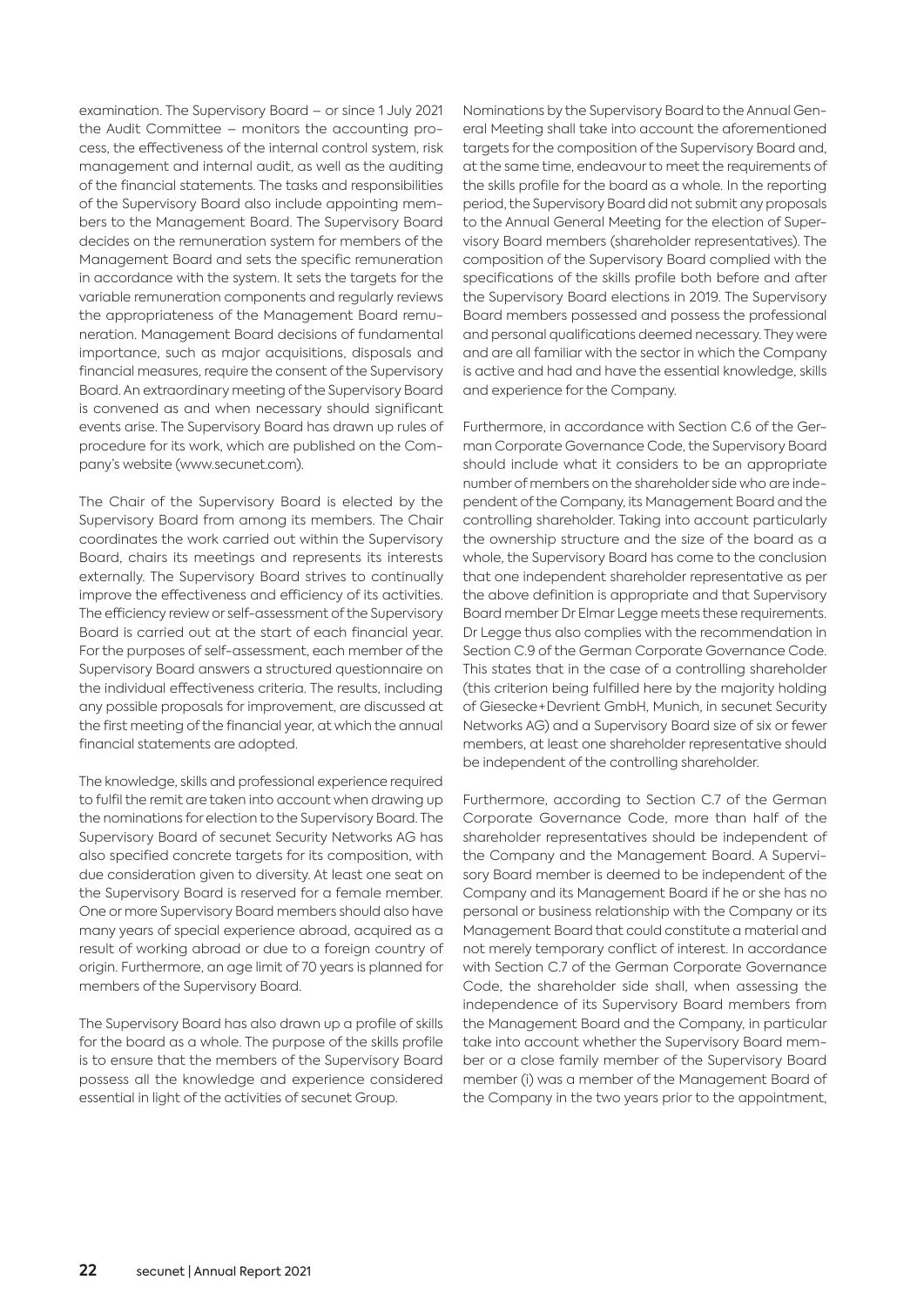(ii) currently has or has had a material business relationship with the Company or a company dependent on it (for example, as a customer, supplier, lender or consultant), either directly or as a shareholder or in a responsible function of a company outside the Group, in the year leading up to the appointment, (iii) is a close family member of a Management Board member, or (iv) has been a member of the Supervisory Board for more than twelve years. If one or more of the aforementioned indicators applies and the Supervisory Board member in question is nevertheless considered to be independent, this shall be justified in the Corporate Governance Statement pursuant to Section C.8 of the German Corporate Governance Code. According to the Supervisory Board's assessment, more than half of the shareholder representatives are independent of the Company and the Management Board pursuant to the recommendation under Section C.7 of the German Corporate Governance Code, namely Dr Ralf Wintergerst, Dr Peter Zattler and Dr Elmar Legge. In this assessment, the Supervisory Board also took into consideration the fact that Dr Zattler has been a member of the Supervisory Board since 2004 and Dr Legge since 1999. Both therefore fulfil one of the aforementioned indicators with a length of service of more than twelve years, so that – in accordance with the recommendation under Section C.8 of the German Corporate Governance Code – reasons are to be given in the Corporate Governance Statement as to why both Supervisory Board members are nevertheless considered independent. Dr Zattler and Dr Legge perform their duties with great diligence and consistently in line with the corporate interests of secunet Security Networks AG. With the exception of their respective length of service, Dr Zattler and Dr Legge have no other personal or business relationships with the Company or its Management Board, nor are there any other indications that could be construed as constituting a material and not merely temporary conflict of interest. In the opinion of the Supervisory Board, it would therefore be wrong to conclude a lack of independence from the Company and the Management Board based solely on the length of service.

The Supervisory Board has established an Audit Committee and a Technology and Innovation Committee, both of which commenced their work on 1 July 2021. Each committee consists of two shareholder representatives and one employee representative. The chairs of the committees report regularly to the Supervisory Board on their respective activities.

As at 31 December 2021, the Audit Committee comprised the following members: Dr Elmar Legge (Chairman), Dr Peter Zattler and Ms Gesa-Maria Rustemeyer. Dr Legge, Chairman of the Audit Committee, possesses special knowledge and experience in the application of accounting principles and internal control procedures, and is also to be considered independent. Another member of the Audit Committee has expertise in the field of auditing. The Audit Committee reviews the accounting and monitors the accounting process, deals with the effectiveness of the internal control system, the risk management system, the internal audit system and compliance. On the basis of the auditors' report, the Audit Committee recommends approval of the annual and consolidated financial statements and submits proposals to the Supervisory Board concerning the appointment of the auditors. It issues the audit mandate for the annual and consolidated financial statements and for the audit review of interim financial reports to the auditors elected by the Annual General Meeting, determines the focal points of the audit together with the auditors and reviews the quality of the audit and the independence of the auditors. The Audit Committee decides on the admissibility and scope of non-audit services and issues any audit mandate required for the non-financial statement.

As at 31 December 2021, the Technology and Innovation Committee comprised the following members: Dr Ralf Wintergerst (Chairman), Prof Dr Günther Schäfer and Mr Jörg Marx. The Technology and Innovation Committee deals with business strategy, new products and key technology issues.

The Supervisory Board has not formed a Nomination Committee. In the opinion of the Supervisory Board, this is not necessary, as the Supervisory Board consists of only six members and the establishment of a separate Nomination Committee would not increase efficiency with regard to the nomination of suitable candidates for the election of Supervisory Board members.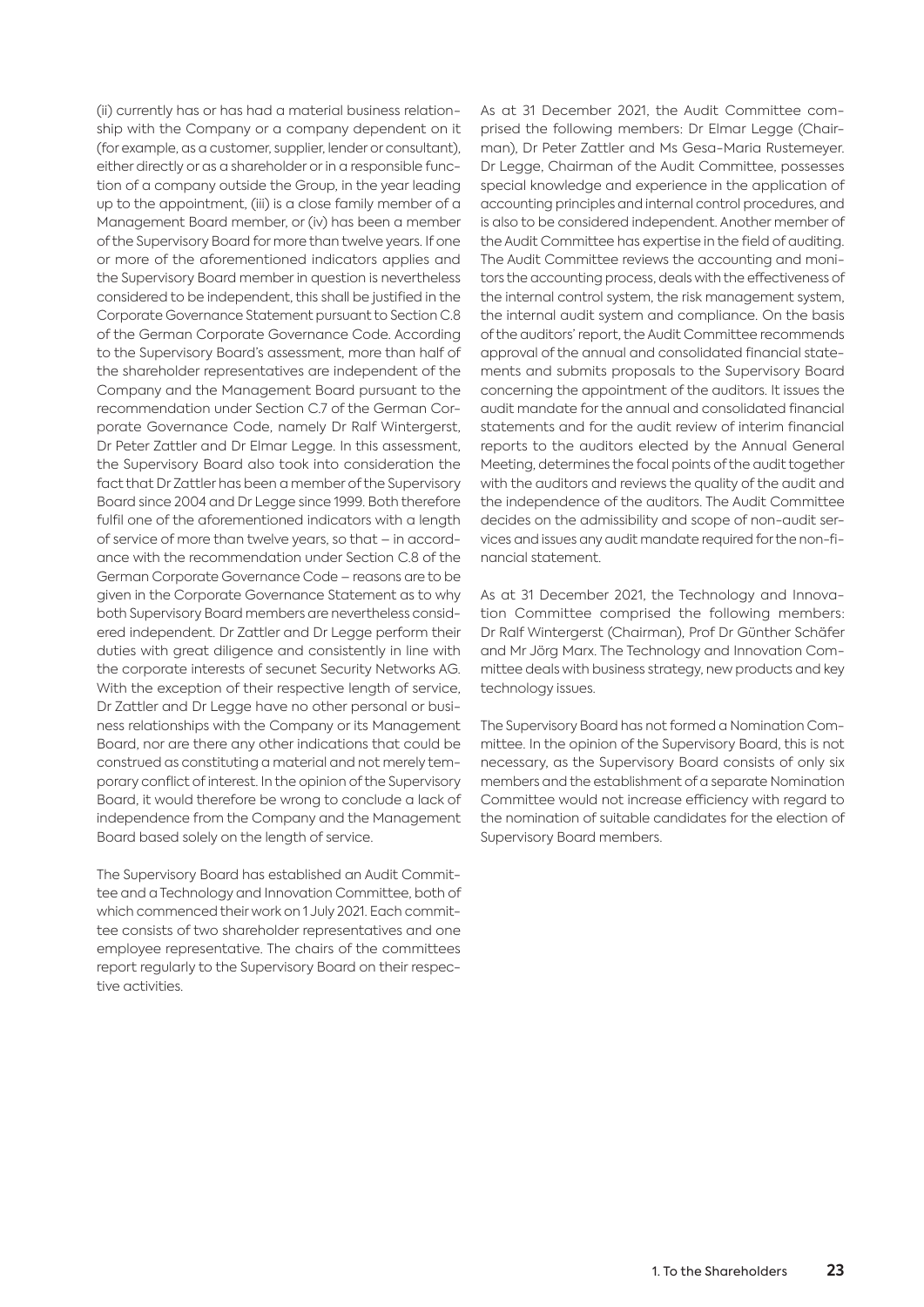#### Management Board

The Management Board consists of four members, namely the Chairman of the Management Board, Mr Axel Deininger, Mr Torsten Henn, Dr Kai Martius and Mr Thomas Pleines.

The Management Board, as the body responsible for managing the Company, conducts the Company's business under its own responsibility and in the Company's interests. Its aim is to increase the enterprise value on a sustainable basis. In particular, it determines the principles of the Company's policy and is also responsible for developing the Company's strategy, for planning and setting the Company's budget, for allocating resources, and for controlling and managing the Company's corporate and business divisions. Specific measures described in the Management Board's rules of procedure require the approval of the Supervisory Board. The Management Board is responsible for preparing the Company's quarterly updates and half-year financial reports, the Annual Financial Statements of secunet Security Networks AG, and the Consolidated Financial Statements.

The Management Board works closely with the Supervisory Board. It informs the Supervisory Board regularly, comprehensively and without delay – by means of written and verbal reports – of all issues important to the Company as a whole with regard to strategy and strategy implementation, planning, business performance, the financial and earnings situation, and entrepreneurial risks. The Supervisory Board is involved without delay in all decisions fundamental to the Company.

#### Targets for the appointment of women

The Supervisory Board has implemented the requirements of the legislation regarding the equal participation of women and men in management positions.

At its meeting on 4 May 2017, the Supervisory Board established a target of 17 percent for the proportion of women on the Supervisory Board, relating to the implementation period from 1 July 2017 to 30 June 2022, which corresponds to the goal of electing one female member to the Supervisory Board. The Supervisory Board took this target into account in its election proposals to the Annual General Meeting in May 2019.

The Supervisory Board last dealt with the target figure for the proportion of women on the Management Board of the Company at its meeting on 25 March 2020 and resolved to retain the previously applicable target figure of zero percent. In the view of the Supervisory Board, the search for suitable female candidates remains a challenge in the current market environment and in the business fields of secunet Security Networks AG. It is the opinion of the Supervisory Board that a higher target cannot be considered realistic at the present time. This target remains applicable until 31 May 2025.

With regard to the two management levels below the Management Board, the Management Board set the following targets for the period from 1 July 2017 to 30 June 2022: zero percent for the first level and eleven percent for the second level. In view of the small size of the Company, the limited number of management positions and the associated low level of fluctuation, the Management Board is of the opinion that more ambitious targets would currently not be realistic. However, the Management Board reiterates its intention to move towards a higher proportion of management positions being held by women to the greatest extent possible.

In the 2021 financial year, the proportion of women at the second management level below the Management Board was 11 percent (previous year: 9 percent). The targets for the two management levels below the Management Board were thus already achieved in the 2021 financial year.

### Diversity and long-term succession planning for the Management Board

At secunet Security Networks AG, diversity is understood as a broad approach that covers not only age and gender, but particularly also professional qualifications and experience as well as cultural background. A diverse composition of the Management Board serves the goal of ensuring the sustainable success of secunet Security Networks AG by taking into account diverse, complementary characteristics. Furthermore, the Supervisory Board has decided on an age limit of 67 years for members of the Management Board. In the opinion of the Supervisory Board, the current composition of the Management Board implements to the greatest extent possible the diversity concept described above; in particular, the members of the Management Board cover a broad range of knowledge and experience as well as educational backgrounds that are considered essential in view of the Company's business activities.

The Supervisory Board works together with the Management Board to ensure the long-term succession planning for the Management Board. In addition to the requirements of the German Stock Corporation Act and the German Corporate Governance Code, the targets set by the Supervisory Board for the proportion of women on the Management Board are taken into account as well as the above diversity concept. Taking these criteria and specific qualification requirements into account, the Supervisory Board develops a requirement profile on the basis of which a selection of possible candidates is made. In a further step, structured discussions are held with these candidates, on the basis of which the Supervisory Board makes its decision, if necessary with the assistance of external advisers.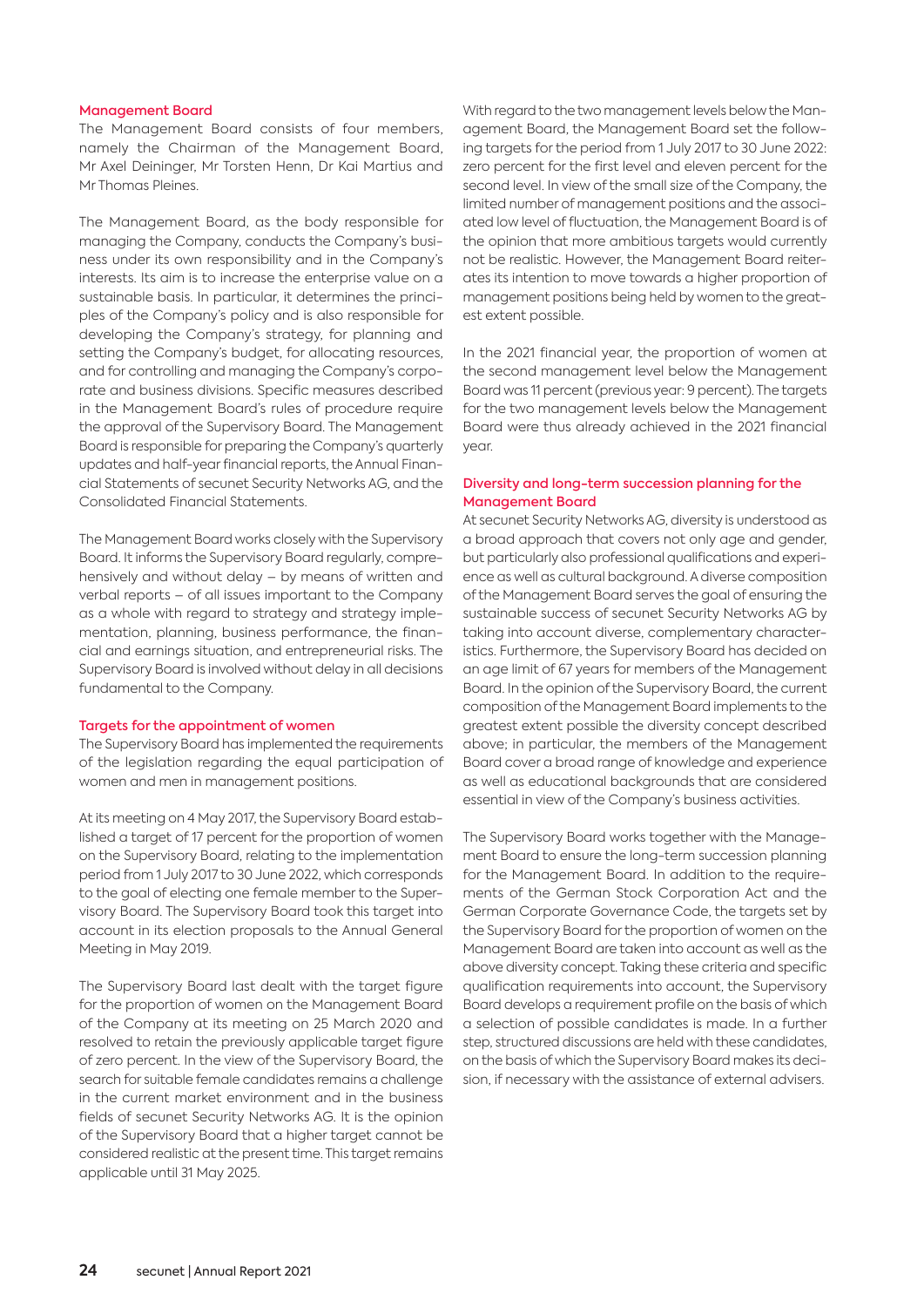## Responsible risk management

Good corporate governance also means that the Company must take a responsible approach to risk. Systematic risk management as part of our value-oriented Group management ensures that risks are identified and evaluated at an early stage, and that risk positions are optimised. The Management Board reports regularly to the Supervisory Board on the current development of key risks. Details of risk management at secunet Security Networks AG can be found in the combined Management Report. It also contains the report on the key characteristics of the internal control and risk management system relating to accounting.

## Transparent corporate governance and corporate values

Transparency in corporate governance is very important to the Management Board and Supervisory Board of secunet Security Networks AG. Shareholders, all participants in the capital market, financial analysts, shareholder associations and the media are provided with comprehensive, regular and up-to-date information regarding the Company's position and key changes to the Company's business.

secunet Security Networks AG reports to its shareholders four times a year on business performance and on the financial and earnings situation, and makes all reports and information permanently available to shareholders on the Company's website (www.secunet.com). The dates for regular financial reporting are listed in the financial calendar. If any circumstances arise at secunet Security Networks AG that might significantly influence the stock market price of the Company, these are disclosed in ad hoc announcements in accordance with the legal requirements. The financial calendar and ad hoc announcements are available to view on the website of secunet Security Networks AG (www.secunet.com) under >> About Us >> Investors.

## Shareholders and Annual General Meeting

The shareholders of secunet Security Networks AG may exercise their rights, including voting rights, at the Annual General Meeting. Shareholders can exercise their voting rights at the Annual General Meeting themselves or choose an agent or Company proxy bound by their instructions to exercise the voting rights. The Annual General Meeting takes place in the first eight months of the financial year. The Chairman of the Supervisory Board normally chairs the Annual General Meeting. Ahead of the Annual General Meeting, shareholders receive comprehensive information about the past financial year and about the individual items on the agenda of the upcoming meeting by way of the Annual Report and invitation to the meeting. All relevant documents and information on the Annual General Meeting, together with the Annual Report, are also available on our website (www.secunet.com).

In accordance with the provisions of law, the auditors are appointed by the Annual General Meeting. At the Annual General Meeting on 12 May 2021, the Essen branch of PricewaterhouseCoopers GmbH, registered office in Frankfurt am Main, was appointed as auditors for secunet Security Networks AG and Group auditors for secunet Group for the 2021 financial year and selected to perform an audit review of the Consolidated Financial Statements and the Interim Management Report of secunet Security Networks AG and secunet Group as at 30 June 2021.

Shareholders are notified of important dates by means of a financial calendar published in the Annual Report, in the quarterly updates and on the Company's website (www.secunet.com).

Further detailed information about secunet Security Networks AG is available on our website (www.secunet.com).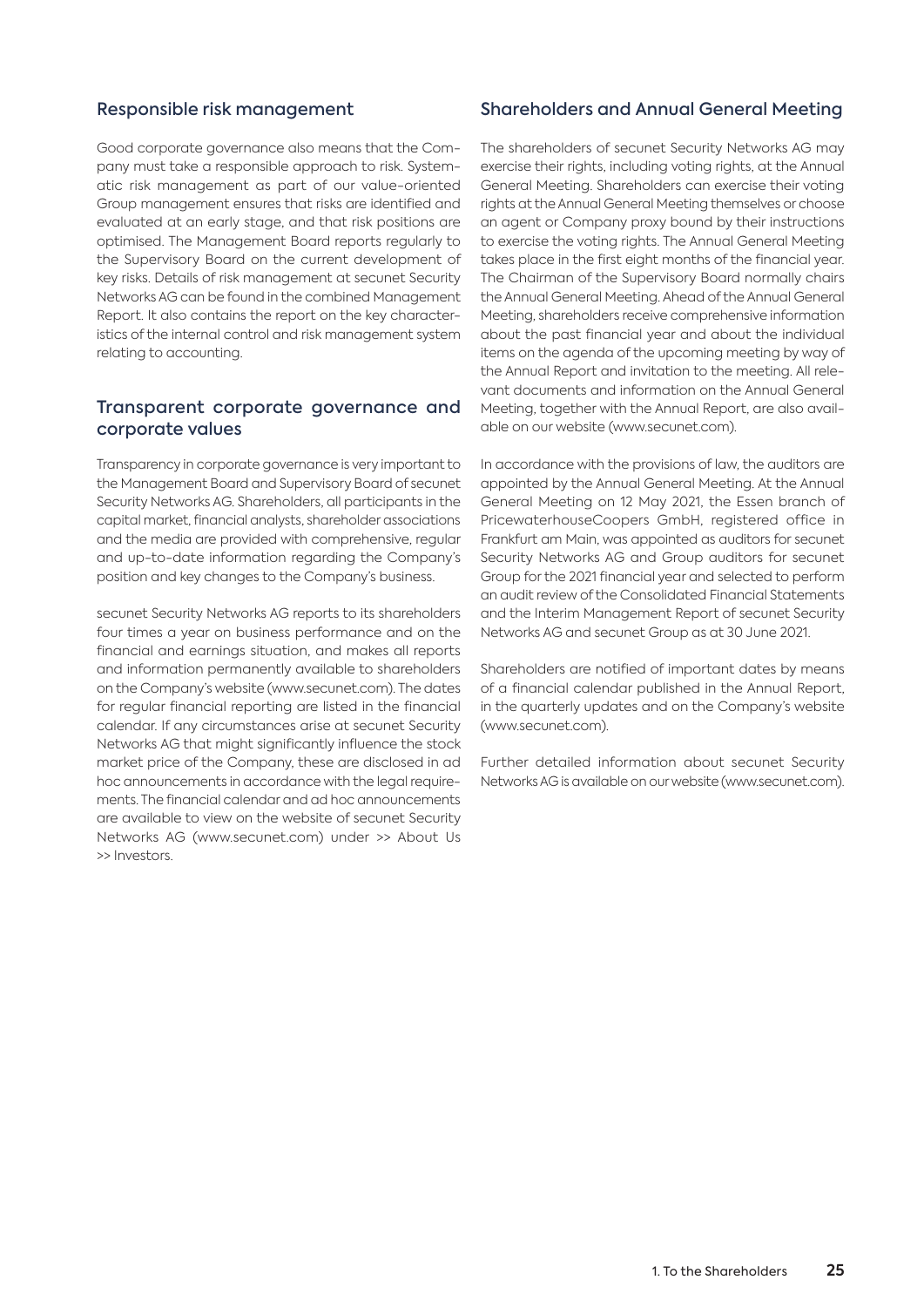## Corporate governance guidelines

The Articles of Association of secunet Security Networks AG form the basis of our Company. The Company's Articles of Association, the current Declaration of Conformity, the Declarations of Conformity for previous years and further corporate governance documents can be found online at www.secunet.com under >> About Us >> Investors.

The Management Board has introduced a Code of Conduct for the Company and its employees, summarising the business principles, ethos and values of secunet Security Networks AG. These principles are a crucial part of how secunet Security Networks AG sees itself, and of the expectations that it strives to meet. The Code of Conduct sets down standards of conduct for dealing with all the economic, legal and moral challenges that we face in our day-to-day business activities, and is intended to serve as a benchmark and guide when working with customers, suppliers and other business partners, as well as for our conduct towards our competitors. It also governs our conduct in financial matters and trading in secunet shares, their derivatives and other financial instruments. The Company has set up a compliance unit for questions arising in connection with the Code of Conduct.

In accordance with the provisions of Section A.2 of the German Corporate Governance Code, the Company has an electronic whistleblower system that provides employees with an opportunity to report, under protection, legal violations within the Company. This option is also available to third parties.

# Management Board and Supervisory Board remuneration

The applicable remuneration system for the members of the Management Board pursuant to Section 87a (1) and (2), sentence 1 of the German Stock Corporation Act (AktG), which was approved by the Annual General Meeting on 12 May 2021, as well as the resolution adopted by the Annual General Meeting on 12 May 2021 pursuant to Section 113 (3) of the German Stock Corporation Act (AktG) on the remuneration of the Supervisory Board is publicly available at www.secunet.com under >> About Us >> Investors. The remuneration report with the auditor's report can be found in the remuneration report pursuant to Section 162 AktG of secunet Security Networks AG for the 2021 financial year.

## Disclosures on share-based incentive schemes

In the reporting year, a tranche of virtual shares (performance shares) was allocated to each Management Board member as part of the long-term variable Management Board remuneration (Performance Share Plan). The main performance categories and performance targets as well as the achievement of targets in the reporting year are presented in the remuneration report pursuant to Section 162 of the German Stock Corporation Act (AktG) for the 2021 financial year.

There are no stock option programmes or similar securities-based incentive systems for employees of the Company.

# Notification of transactions under Article 19 of the European Market Abuse Regulation (managers' transactions)

Article 19 of the European Market Abuse Regulation (EU) No. 596 / 2014 requires members of corporate bodies (Supervisory Board / Management Board) and certain executives, as well as closely related parties, to disclose transactions in secunet shares or related financial instruments where the sum total of such transactions reaches or exceeds 20,000 euros within a single calendar year. Relevant disclosures are also published on the Company's website (www.secunet.com) under >> About Us >> Investors. No managers' transactions were reported in the 2021 financial year.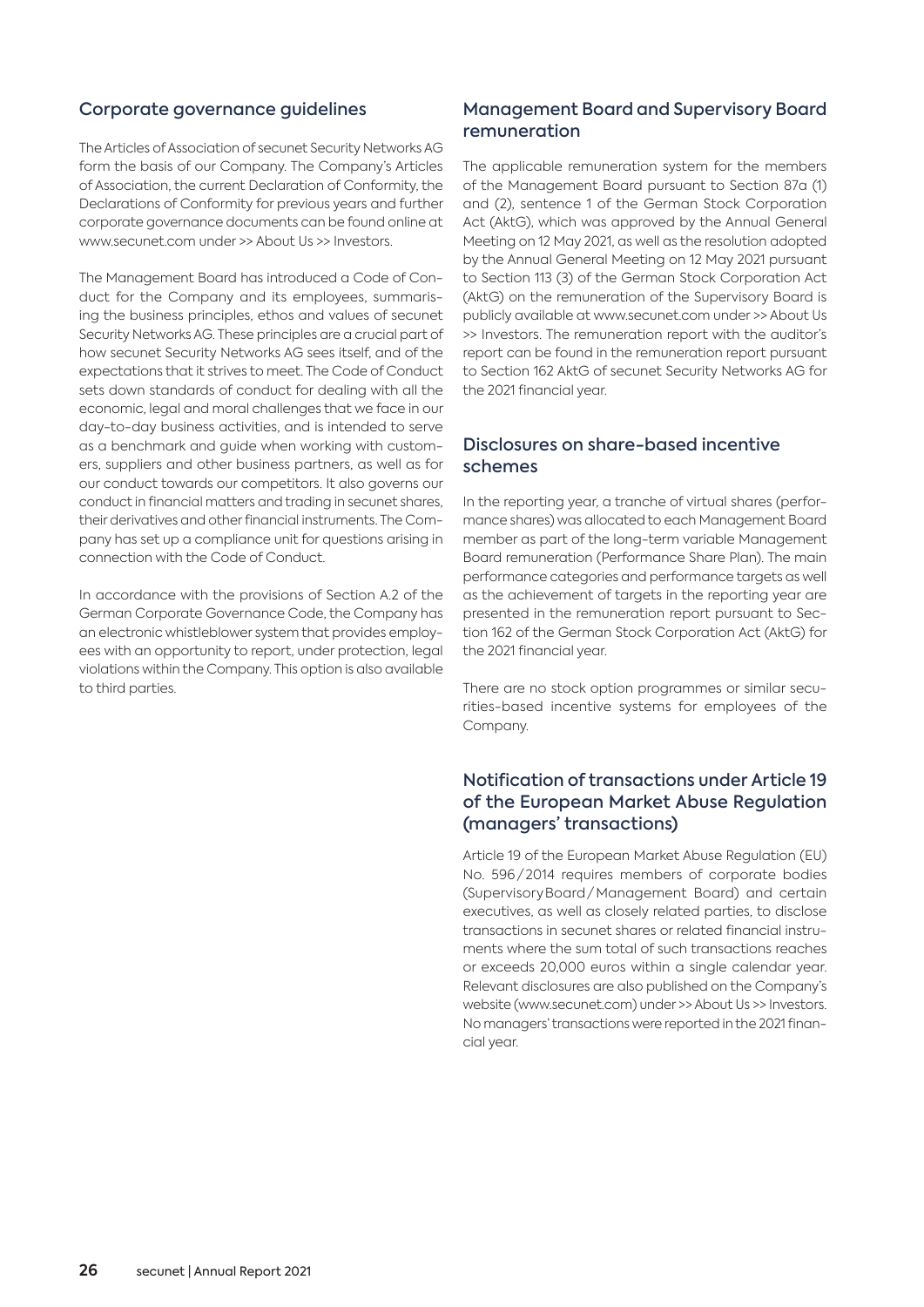# Accounting and auditing of the financial statements

secunet Security Networks AG prepares its Consolidated Financial Statements and Consolidated Interim Financial Statements in accordance with the International Financial Reporting Standards (IFRS) as applicable in the European Union. The Annual Financial Statements of secunet Security Networks AG are prepared in accordance with German commercial law (HGB) and the German Stock Corporation Act. The Annual and Consolidated Financial Statements are compiled by the Management Board and audited by the auditors, the Supervisory Board and the Audit Committee. Quarterly updates and the half-year financial report are discussed by the Management Board and Supervisory Board prior to their publication.

secunet Security Networks AG's Consolidated and Annual Financial Statements have been audited by the Essen branch of PricewaterhouseCoopers GmbH, registered office in Frankfurt am Main, the auditors appointed by the 2021 Annual General Meeting. The audits were performed in accordance with Section 317 HGB and with due consideration for the generally accepted standards for the audit of financial statements in Germany promulgated by the Institute of Public Auditors in Germany (IDW). The undersigned auditors for the Annual Financial Statements and Consolidated Financial Statements of secunet Security Networks AG are Mr Lutz Granderath and Mr Michael Herting.

It was also contractually agreed with the auditors that they inform the Supervisory Board and Audit Committee without delay of any potential grounds for exclusion or bias and of any findings or occurrences of significance to the Supervisory Board's remit that came to light during the auditing of the financial statements.

The Condensed Consolidated Interim Financial Statements and the Interim Group Management Report as at 30 June 2021 were subjected to an audit review by PricewaterhouseCoopers GmbH.

# Declaration of Conformity under Section 161 of the German Stock Corporation Act dated 23 November 2021

The management and supervisory boards of companies listed on the German stock exchange are legally obliged, in accordance with Section 161 of the German Stock Corporation Act (Aktiengesetz, AktG), to annually declare whether the official recommendations of the Government Commission on the German Corporate Governance Code applicable at the time of making the declaration have been fulfilled and will be fulfilled. The Company is furthermore required to disclose which recommendations of the Code have not been applied or will not be applied and to explain the reasons for this. This Declaration of Conformity is printed in full below, with explanations. The Declaration of Conformity can also be found on secunet Security Networks AG's website (www.secunet.com) under >> About Us >> Investors. The Declarations of Conformity issued in the last five years are permanently available on the website.

Since submission of the last Declaration of Conformity in November 2020 and the updating of the Declaration of Conformity in May 2021, secunet Security Networks AG has complied with the recommendations of the Government Commission on the German Corporate Governance Code, as amended in the version in force on 16 December 2019 (GCGC 2020) and published by the German Ministry of Justice in the official part of the Federal Gazette on 20 March 2020, with the following exceptions:

#### Age limit for Management Board members

Recommendation B.5 GCGC 2020: An age limit shall be specified for members of the Management Board and disclosed in the Corporate Governance Statement.

Explanation: In the past, secunet Security Networks AG has not stipulated an age limit for Management Board members, as the age of the particular Management Board member should not be a blanket criterion for suitability to hold a position on the Management Board. The Supervisory Board of secunet Security Networks AG has now agreed to follow the recommendation of the GCGC and, by resolution dated 23 November 2021, decided on an age limit for members of the Management Board. This age limit will be stated in the next Corporate Governance Statement in March 2022.

#### Committees of the Supervisory Board

Recommendation D.5 GCGC 2020: The Supervisory Board shall form a Nomination Committee, composed exclusively of shareholder representatives, which names suitable candidates to the Supervisory Board for its proposals to the General Meeting.

Explanation: The Supervisory Board of secunet Security Networks AG has no Nomination Committee. In the opinion of the Supervisory Board, this is not in fact necessary, as the Supervisory Board comprises only six members. Due to the number of Supervisory Board members and the composition of the Supervisory Board, setting up a separate Nomination Committee would not increase the efficiency of the work performed by the Supervisory Board with regard to the nomination of suitable candidates for the Supervisory Board's proposals to the Annual General Meeting for the election of Supervisory Board members. An additional Nomination Committee has therefore not been established.